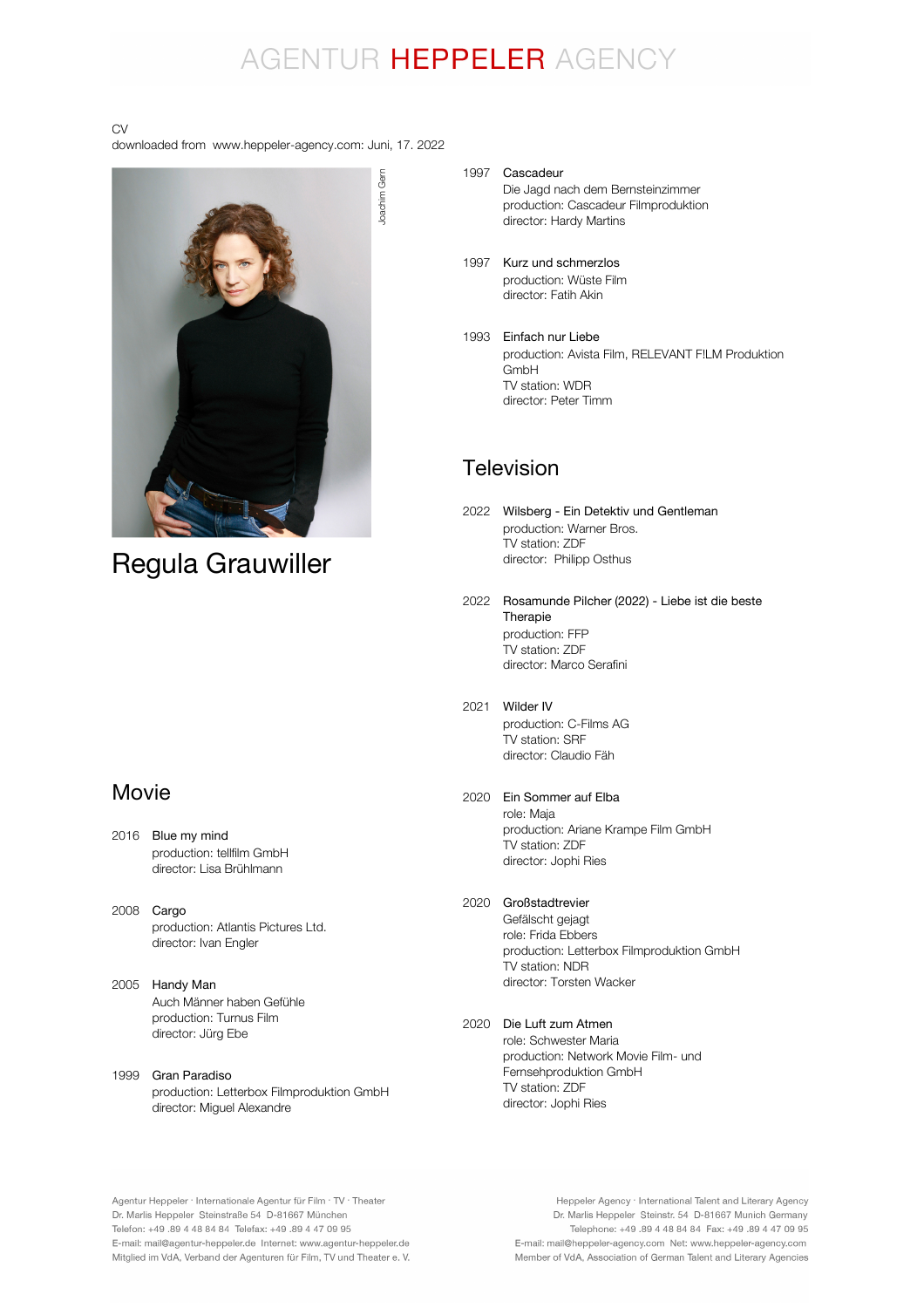# Regula Grauwiller

- 2019 Helen Dorn production: Network Movie Film- und Fernsehproduktion GmbH TV station: ZDF director: Marcus O. Rosenmüller
- 2018 Inga Lindström Heimkehr production: Bavaria Fiction TV station: ZDF director: Udo Witte
- 2018 Zimmer mit Stall Tierisch gute Ferien production: Roxy Film GmbH TV station: ARD / Degeto director: Ralf Hüttner
- 2018 Morden im Norden production: ndF neue deutsche Filmgesellschaft mbH TV station: ARD director: Michi Riebl
- 2018 Um Himmels Willen production: ndF neue deutsche Filmgesellschaft mbH TV station: ARD director: Niki Müllerschön
- 2018 Dr.Klein production: Bavaria Fiction TV station: ZDF director: Käthe Niemeyer
- 2018 Der Staatsanwalt production: Novafilm Fernsehproduktion - Odeon TV TV station: ZDF director: Ayse Polat
- 2017 Das Traumschiff Malediven production: Polyphon Film- und Fernseh GmbH TV station: ZDF director: Christoph Klünker
- 2017 Soko München Machtlos production: UFA Fiction TV station: ZDF director: Till Müller-Edenborn
- 2017 Der Kriminalist Der Fall Bruno Schuhmann production: Monaco Film TV station: ZDF director: Filipos Tsitos
- 2016 Der Bergdoktor production: ndF neue deutsche Filmgesellschaft mbH TV station: ORF/ZDF director: Axel Barth
- 2016 Unter anderen Umständen Liebesrausch production: Network Movie Film- und Fernsehproduktion GmbH TV station: ZDF director: Judith Kennel
- 2016 Wilsberg Straße der Tränen production: Warner Bros TV station: ZDF director: Dominc Müller
- 2015 Katie Fforde Die Frau an seiner Seite production: Network Movie Film- und Fernsehproduktion GmbH TV station: ZDF director: Carlo Rola
- 2014 Dienstagsfrauen Zwischen Kraut und Rüben production: Polyphon Film- und Fernseh GmbH TV station: ARD / Degeto director: Franziska Meyer Price
- 2014 Süßer September production: Ziegler Film Baden-Baden TV station: ARD director: Florian Froschmayer
- 2013 Katie Fforde An deiner Seite production: Network Movie Film- und Fernsehproduktion GmbH TV station: ZDF director: Sebastian Grobler
- 2011 Der Teufel von Mailand production: Network Movie Film- und Fernsehproduktion GmbH TV station: ZDF / SF director: Markus Welter
- 2006 Polizeiruf 110 Bis dass der Tod euch scheidet production: Saxonia Media Filmproduktionsgesellschaft mbH TV station: MDR director: Ilse Hofmann
- 1998 Der Bunker production: H & V Entertainment director: Hans Horn
- 1997 Unbeständig und kühl production: Luna Film TV station: ZDF director: Sandra Nettelbeck